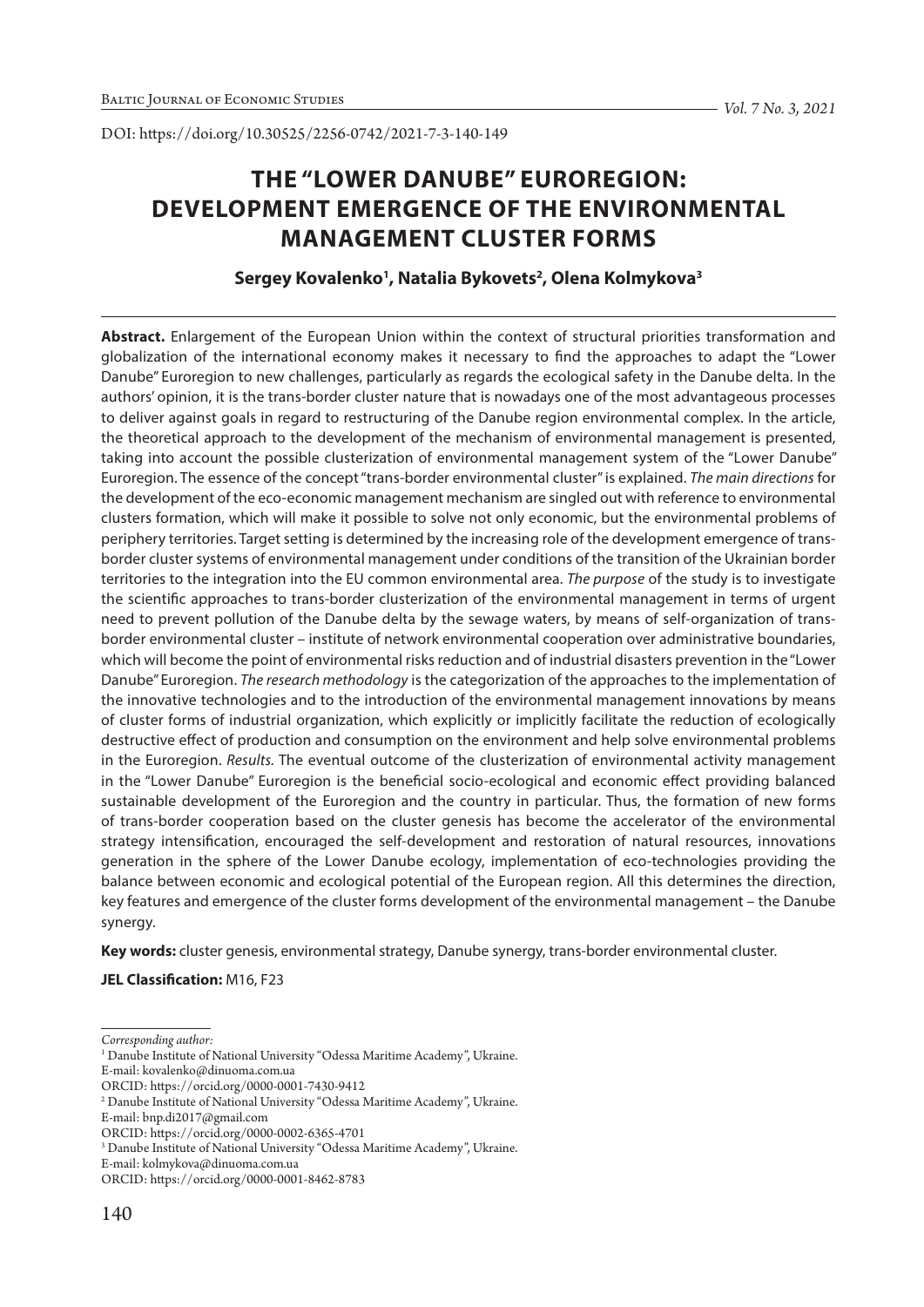#### *Vol. 7, No. 3, 2021*

### **1. Introduction**

The aim of the contemporary ecological strategy of the Eastern European countries is to search new forms and mechanisms of arrangement of the conditions for mobilizing efforts by the Euroregions to effectively use their own ecological potential and protect natural resources.

Trans-border cooperation of Ukrainian and Romanian neighboring border territories in the Danube delta gives the additional opportunities to get the synergistic effects due to the united efforts while solving common environmental problems. Trans-border cooperation is actively evolving in the field of institutional support of environmental cooperation in the form of trans-border environmental clusters. Starting from direct contacts and trans-border agreements, the cooperation in the sphere of the Lower Danube ecology developed into trans-border nature conservancy zones, trans-border cluster systems, "triangles" of reducing ecological risks, trans-border growth poles, "trans-border environmental projects", etc.

Enlargement of the European Union within the context of structural priorities transformation and globalization of the international economy makes it necessary to find the approaches to adapt the "Lower Danube" Euroregion to new challenges, particularly as regards the enhancement of ecological safety in the Danube delta. The trans-border cluster genesis is nowadays one of the most advantageous processes to deliver against goals in regard to restructuring the Ukrainian environmental complex. Target setting is determined by the growing role of the development emergence of the trans-border cluster systems of environmental management under the conditions of Ukrainian trans-border regions integration into the EU common ecological space (Cluster policy in Europe…, 2008).

In that respect, the aim of creating a common ecological infrastructure, providing effective use of the environmental potential of the "Lower Danube" Euroregion, establishing the conditions for modernization and rapid development of its most competitive segment becomes of paramount importance.

Environmental management of the Euroregions has become the sphere of trans-border clusterization. At the same time, the process of transboundary cluster genesis (acquiring many invariant manifestations and forms) is most extensively and dynamically deployed on trans-border territories, fulfilling the mission of the most important geo-economical transport corridors of the country, its leading innovation and communication centers in the field of the environmental protection.

The "Lower Danube" Euroregion not only has the most favorable conditions for ecological cluster genesis

but it is also particularly "liable" to the localization of trans-border phenomena and contacts, to generation of the multiple transboundary effect, which reduces the level of environmental risks.

Environmental cluster genesis is the process of concentrating the most effective and interconnected types of environmental activities, i.e., a set of interconnected groups of successfully competing firms, forming the golden section of the entire ecological system of the state and ensuring environmental protection and environmental policy implementation. Trans-border environmental clusters are one of the basic forms of organization of the modern economic complex, characterized by such attributive features as a certain degree of homogeneity, single-order basic number of elements, their super-summative emergence and spatial concentration with a high degree of autonomy and intra-systemic balance of competition and cooperation. In the context of the global interdependence strengthening it is through clusterization mechanisms at the regional and local levels that the imperative to increase economic efficiency and competitiveness of companies is realized, combined with the ability of clusters to provide additional resources for information technology, industrial, trade and logistic interaction and personnel exchange in case of activation of transborder contacts between the components of the cluster located on the both sides of the border (State Regional Policy of Ukraine, 2007).

Trans-border cooperation has become a determining factor in deepening of European integration within the framework when in political and scientific discourse the meaning of the notion "border" is changed from "frontier" to "contact factor".

Thus, "border" is no longer "a line, but rather a functional space" where different "societies and communities" come in contact. It can be claimed that now the "second wave" of cluster theory development is being generated. This confirms the topicality of the problem and allows to develop this concept in the field of environmental clusters development (Kovalenko, 2019).

In economy, the term "cluster" has a broader meaning and is understood as a system of combining production units, unlike the meaning of very word "cluster" as the union of several homogeneous elements each of them being considered as an independent unit with certain properties.

"Cluster" can also be used while building analytical procedures because as an "accumulation" it can guarantee singling out of distinctive characteristics of the phenomena under investigation with the accepted features, and while generating the approaches of creating management policy. The use of the clusters theory in management is possible not only in the aspects of the production plan discussed above, the aim of which is to unite the territory into a certain effective and competitive structure. Taking into consideration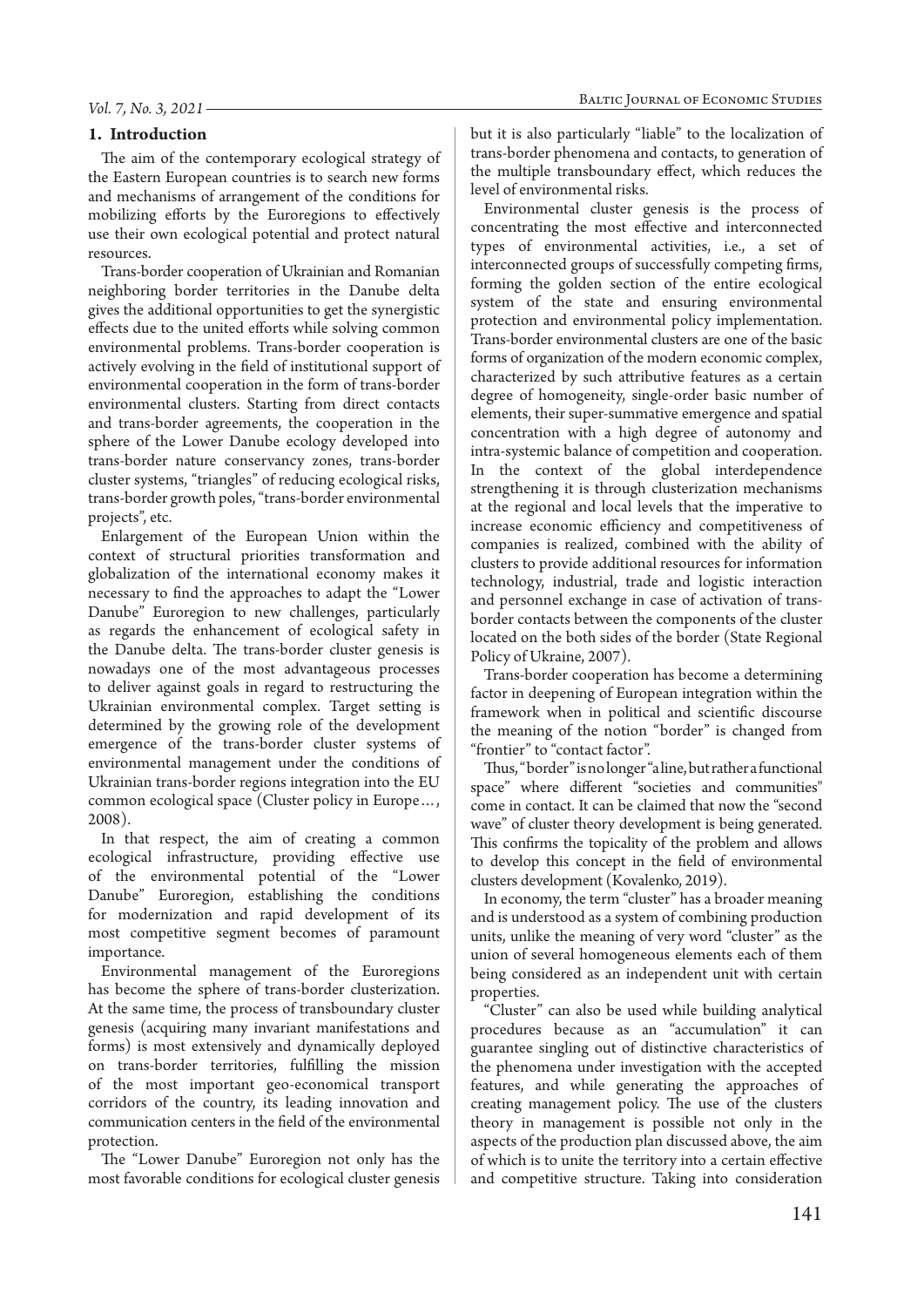the management goal, managerial influence can be of equal importance for one object or a set of objects of management, which indicates the advisability of combining into a cluster. In this case, it becomes possible to form clusters for any socially useful purpose that is important in a particular territory or as a result of the current situation, as well as in connection with territorial specialization. Among such goals, in the first place, the provision of environmental priorities of the territory can be mentioned.

Compliance with stated and other possible ecologically useful measures demands the complex of specific managerial influence with the use of additional financial resources, technical and technological developments, regulatory and other measures to provide for environmental priorities. The support of the economic entities uniting their activities from the perspective of environmental goals (priorities, tasks, problems) of the territory can refer to such measures. Consequently, within the framework of the above stated argumentation, a special type of clusters – an "environmental cluster" (a territorial socio-economic organization of labor, industrial, infrastructural, institutional components, in which the implemented activities are based on the priority of environmental goals while ensuring socio-economic development of the territory) – can be considered.

Taking into consideration the meaning of the term "environmental cluster", it should be noted that unlike the theory of clusterization in economy, the functioning of the environmental cluster is connected with the goal of the functioning of this specific entity: the activity of the participants of the cluster is organized taking into account the priority of the environmental goals. In fact, in an ideal scenario, economic purposes (high efficiency and competitiveness) should be provided in the economic management of the environmental clusters' organizations, but this task is very difficult to solve while achieving the environmental goals of the society, because of the discrepancy between the economy as the process of natural resource consumption and resource conservation.

In general, the development of environmental regional clusters is the approach towards the formation of the effective Euroregional specialization aiming at social development with regards to environmental condition and problems of periphery territories. Environmental clusters may contribute to the implementation of new "clean" methods and technology, development of most advanced energy-saving production ensuring the sustainability of Euroregional economy in a dynamic market environment, with the environmental priorities to be restricted.

From the analysis of the existing approaches to managing Euroregional development in modern conditions of growing environmental problems it should be noted that it is the scientific developments of the theory of clustering in economics that can have a special application, taking into account the essence of the concepts, principles and tools of this branch of the theory of management. In terms of solving a complex of problems of the European regions, the possibility of creating and functioning of transboundary environmental clusters is the way of improving the mechanism of environmental management (European Outline Convention…, 1980).

# **2. Previously unsolved aspects of the problem**

Nowadays global order is outlined around large power poles. The European Union with its growing economic significance becomes a pole that requires the development and realization of the interrelation model of periphery regions of different countries which would correspond to the principles of regional policy of the European Union, which would support the formation of new forms of cooperation in the "region – region" format.

The formation of network economy generates the need for the European regions' development together with such new forms of trans-border cooperation as "transborder clusters", "trans-border industrial areas", "transborder partnership", "trans-border innovative projects" etc. As prospective ways of increasing competitiveness of the border regions of Ukraine, the creation of innovative trans-border clusters and industrial areas, trade and logistics centers should be considered. For this purpose, there must be the practice of the realization of projects (together with foreign partners) concerning the formation of industrial territorial and sectoral production systems to enhance the competitiveness of the enterprises, effective local production, investment and financial attraction to develop the infrastructure of the region, to enhance the energy efficiency of the economy and to improve quality of the environment (Hayek, 1945).

Usage of the cluster policy as the strategic instrument requires appropriate clarification. In spite of high popularity of cluster approach, there has not been found optimum way to define a cluster which makes it difficult to define the cluster policy. This is why cluster policy is used as generalizing name to define different ways of support and development of network union enterprises.

The purpose of the article is to investigate the emergence of the environmental management cluster forms in the frame of the burning need to prevent the sewage pollution of the Danube delta by means of selforganizing of trans-border environmental cluster which being the institution of the ecological cooperation over the administrative boundaries will become the pole of reducing the environmental risks and the pole of preventing the technogenic accidents in the "Lower Danube" Euroregion.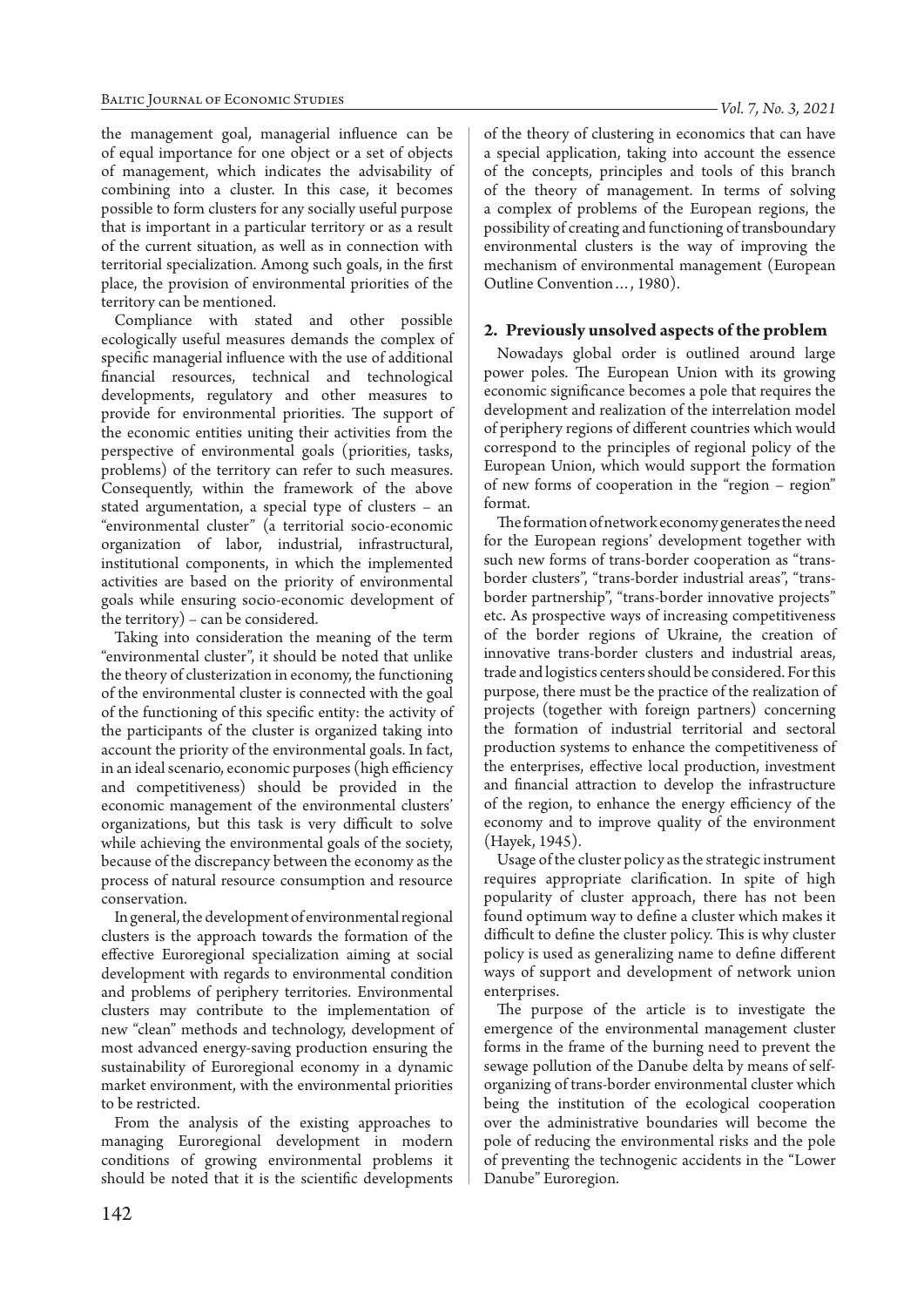#### *Vol. 7, No. 3, 2021*

## **3. Research methods**

The research hypothesis is the assumption that the cluster approach is the most effective mechanism for the development of international economic cooperation in modern conditions and, ultimately, is the mesolevel of competitive cross-border integration systems and a necessary condition for the qualitative growth of Ukraine's integration into the European Economic Area.

The articulation of the problem can be described as a meso-economic synthesis of development of innovation clusters and international integration associations' concepts, and, in our opinion, it allows to develop both the mechanism and the scientific understanding of the development of modern integration systems.

In the middle of the twentieth century, the interconnection of regional space, economic agents and innovation was covered in the work of F. Perroux "Economic Space: Theory and Applications", in which the author draws attention to regional development with his concept of "growth poles" (Perroux, 1950). It is based on the dominance effect, formulated by Perroux, which shows that to understand economic growth, it is necessary to focus on the role of "driving industries", i.e., industries that dominate due to their size, great market power or the role of a leading producer of innovation. Driving industries (or even separate firms) are "poles of growth" that attract, focus and direct a variety of economic resources. Thus, compactly located and dynamically developing industries or enterprises that generate a chain reaction of the emergence and growth of industrial centers are understood by the poles of growth.

The development of the cluster concept is usually associated with the works by M. Porter "Competitive advantage of nations" and "On competition", where the author describes the close interconnections between cluster partnerships, competitiveness of firms, industries and national economies (Porter, 1990).

In his work "Competitive advantage of nations" Michael Porter comes to conclusion that while developing the investment policy of the evolving economy, focus must be given to the developing of interconnected industrial clusters based on the transplantation of economic institutions, the development of cooperation and competition. The approach to assessing the competitiveness of a cross-border region can be defined using the concept of competitive advantage of the country, offered by M. Porter (Porter, 1990).

In his contributions, M. Porter, in contrast to the prevailing development goals, the aim of which is to support the diversification of the economy, in the United States of that time, justifies the need for industrial specialization, which is carried out in accordance with historical preconditions. He notes that various factors (external as related to the firm) can improve its functioning. Porter defines a cluster as "geographically concentrated groups of interdependent companies, specialized suppliers, service providers, firms in relevant industries, and related organizations (e.g., universities, standardization agencies, trade associations) in certain industries that compete but at the same time work together" (Porter, 1998).

M. Porter investigated the most successful companies on a global scale and found out that, with some regularity, firms from one or more countries achieve much greater results than their competitors. It was the beginning of the theory of industrial clusters. An important distinguishing feature of the development of industrial innovation clusters, from the point of view of M. Porter and many other researchers, is the combination of cooperation and competition: firms cooperate and at the same time compete with each other (Porter, 1998).

This paradoxical effect of the coexistence within the cluster is called coopetition. In this case, clusters of companies compete with each other in the markets of goods and production factors and cooperate to obtain funding from governments while developing new markets and technologies.

Many researchers have attempted to structure the basic theoretical premises of the cluster concept. For example, M. Enright points at the connection of the observed spatial clustering with the theories of business externalities, savings from agglomeration, labor unions and knowledge mobility (Enright, 2000).

Urbanization expert Jane Jacobs claimed that cities play a crucial role in economic development: new knowledge generated in cities contributes to different economies and human potential development ( Jacobs J, 2000). It is especially important that the scale of cities and the diversity of their residents provide many relationships that generate new ideas. The creation and development of new products and new technologies (in Jacobs' terminology, "new work") is a source of economic development ( Jacobs Jane, 2009).

Reducing the importance of the territorial component of the location of production operation with the development of information technology leads to the formation of virtual inter-firm networks and the possibility to create international cluster systems that can evolve rapidly in modern conditions. Thus, the cluster approach becomes broader and allows to involve more companies and countries in the information exchange. Actual experience and previous scientific research prove that the most effective interaction between organizations is possible in trans-border cluster systems, and this is especially important for the development of regional integration associations.

## **4. Results**

Management of the Danube river basin (with the territory of only the Danube delta of 6750 sq. km.) is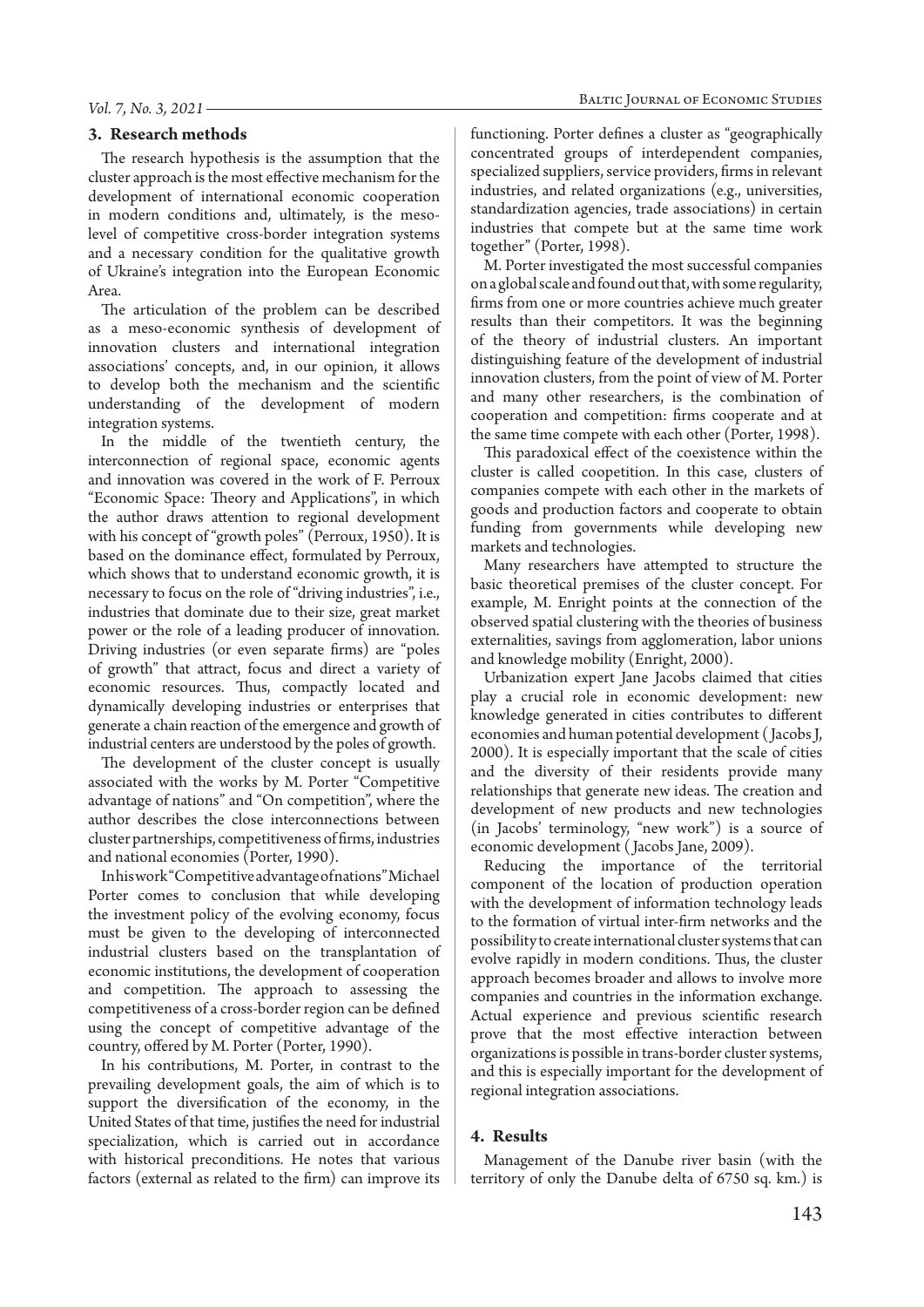focused not so much on the amount of water with any restrictions in the water apportioning, as on the problems of water quality and organic pollution, presence of nutrient/biogenic and hazardous substances, as well as on hydromorphological issues, in view of the fact that the corresponding transboundary water resources are used as the source of potable water and for shipping purposes.

Sewage water coming from urban settlements and industrial plants is a serious pollution factor affecting water quality. As of 2020, about 90 million people in the Danube Basin produce more than 10 million m<sup>3</sup> of sewage water every day. More than 6.5 million tons of hazardous substances are stored at more than 250 large industrial facilities located in the basin. Most of the sewage water (80%) is either collected in the sewer network or treated on location.

Another part of the sewage water undergoes treatment at centralized pollution control facilities. It is necessary to increase the amount of collection and treatment of the remaining part of the sewage water. Over the past 12 years, the countries of the Danube basin have invested over 200 billion EUR in the construction and modernization of sewerage systems and pollution control facilities. More than 400 industrial plants achieved certification to raise the technological standard. The number of settlements and industrial facilities connected to the sewerage network and treatment systems has grown significantly (and now is almost 75% throughout the Danube basin). At the same time, the number of sources of pollution with hazardous substances remains unknown, and only limited information, based on the results of an inventory of industrial facilities, is available. The Convention on the Protection of the Danube River emphasizes that the signatory states are responsible for the quality of water resources on their territory. The Water Quality Information and Monitoring System is in charge of the following technical instruments:

1. The Danube Emergency and Accident Warning System is activated whenever there is a risk of transboundary pollution or an excess of permissible concentrations of hazardous substances. By means of this early warning system, warning messages are sent to the countries in the lower part of the basin, which are located along the presupposed route of the emergency event.

2. Transnational Monitoring Network – collection and analysis of data on concentrations of pollutants to assess the quality of surface and groundwater.

3. Flood risk maps containing data on the vulnerability of the basin areas to the risk of natural disasters, visualized on an agreed scale indicating the extensiveness of the relevant emergency events.

4. The MONERIS model calculates the amount of nitrogen and phosphorus emissions to surface water in different ways, as well as flow retention in the surface water network.

The solution of environmental problems in the "Lower Danube" Euroregion presupposes the usage of a wide arsenal of scientific, technical and other methods, in particular, the development of the theory and practice of environmental management. Modern environmental management is a set of hypotheses, principles, methods, being a new environmental management philosophy. Environmental management is one of the internationally accepted tools for reducing environmental impact. It is a process of internally motivated, proactive activities of economic entities aimed at consistent improvement in achieving their own environmental goals and objectives, implementation of projects and programs developed on the basis of an independently adopted environmental policy. Environmental management is applied for modern production. Its primary task is to achieve an optimal balance between economic and environmental performance of companies.

To ensure sustainable development, in addition to solving the listed problems of the first two levels of the system of goals, it is necessary to achieve the coevolution of man and nature, which, in its turn, requires significant changes in the value orientations of the society itself.

At the local level, environmental management is mainly aimed at:

– control over the implementation of environmental legislation, ecological standards and quotas;

– ensuring the improvement of production technology in terms of reducing its accident rate, the degree of technological risk, energy and material consumption, the amount and toxicity of emissions;

– optimization of district planning in order to reduce the harmful influence of production facilities on the population and its rehabilitation from these influences, transport and industrial fatigue;

– ecological impacts on nature and public health;

– organization of a system of operational information equal to the real environmental situation;

– organization of universal continuous environmental education within the framework of currently operating preschool institutions, general education schools, colleges, lyceums, universities and specially created courses for improving environmental literacy.

At the regional level, except from using all the above-mentioned opportunities for environmental management at the local level, the following are added: – research and experimental design works aimed at organizing an effective system for monitoring the natural environment and industry-related factors affecting it;

– ecological forecasts;

– working out and implementation of the mechanism for managing the processes of interaction between society and nature within the boundaries of the region, taking into account the trans-regional processes of pollution transport in air and water mediums;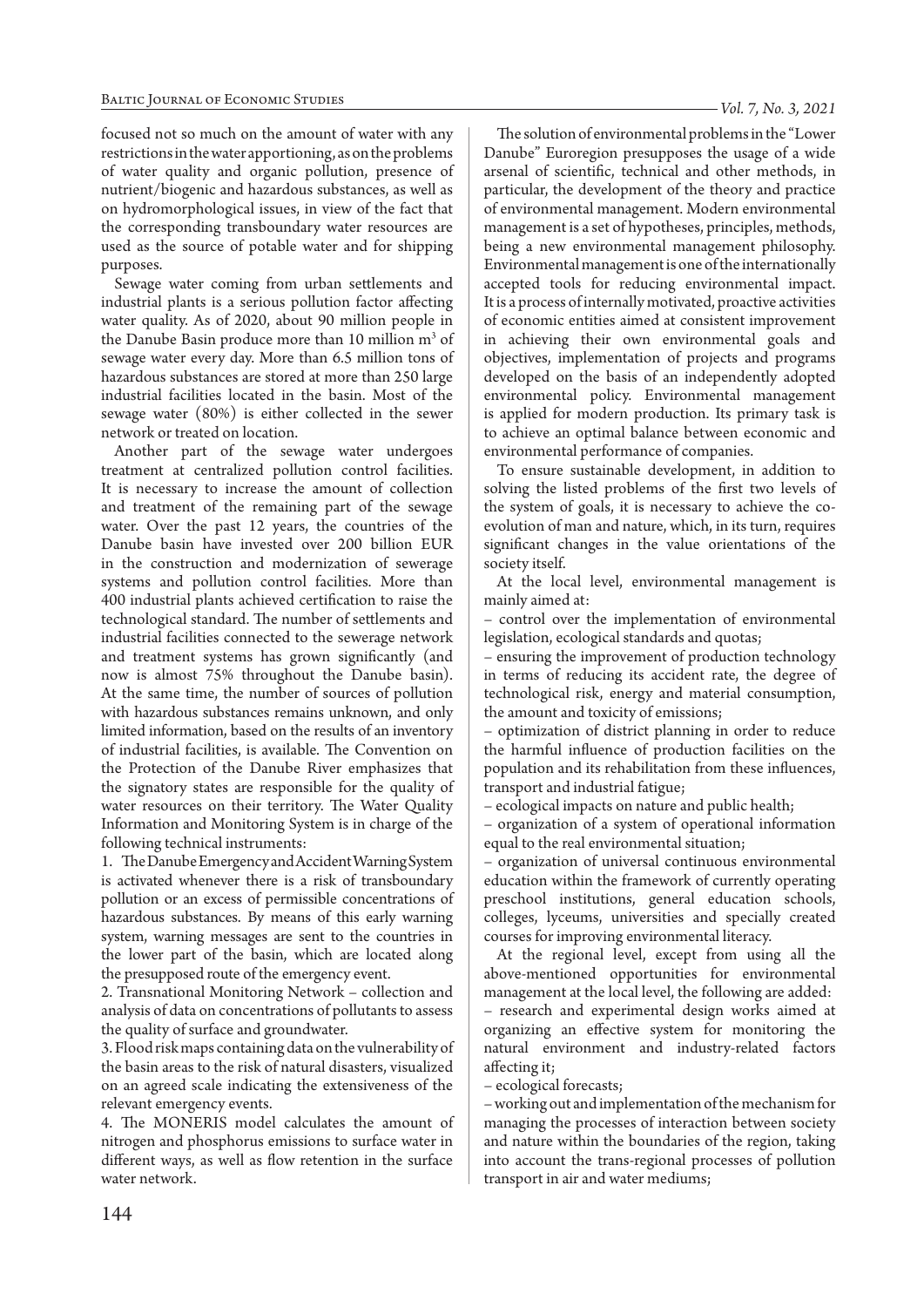– development and implementation of regional environmental standards and requirements determined by local natural and social conditions and traditions of nature management;

– optimization of the location, functioning and interaction of enterprises exploiting natural resources; – infrastructure optimization, including the road transport scheme, the location of energy facilities, places and operating conditions of all kinds of disposal sites.

The aim of the environmental European regional cluster is to create an ecologically reasonable specialization of the Euroregion's economy. The structure does not necessarily presuppose the presence of a leading enterprise – the system of cluster members is formed through production links for ecologically justified types of industries in the Euroregion and the scale of business entities across the administrative boundaries.

Ecological Euroregional cluster is a territorial system of economic activity that promotes environmentally reasonable economic activities, taking into account environmental priorities and resources of transboundary territories. Such clusters have a significant potential for social capital with the geographic proximity of their location, but there is no close interrelation between firms in comparison with production (traditional) clusters. The difference between ecological clusters is that the priorities of their formation are established and implemented taking into account a special type of goals – the preservation and maintenance of environmental parameters of the environment at the expense and in the conditions of the development of a set of European regional entities.

Ecological trans-border cluster system is an innovation-oriented structure that integrates production, science and public administration of the Euroregion into a single system, and is formed on the basis of information and technological cooperation, pursuing common environmental interests of neighboring countries on both sides of the border, connected by a certain corporate culture of relationships and generating environmental effects.

The main advantages provided by the cluster of the Euroregion can be described as the possibility of efficient use of water resources, access to advanced technologies of nature management, expansion of instruments for interaction between the state and business in the field of environmental safety. It should be noted that the successful functioning of the ecological cluster requires a supportive and incentive scheme within the framework of the Euroregional strategy, and while developing it, it is necessary to take into account the key points of growth of the Euroregion as a whole with consideration to the ecological state and the prospects for its change.

Environmental clusters in the European regional aspect, combining scientific potential, design and engineering development, environmental production and

infrastructure elements, can create conditions for higher priority investments and form complex production and technological packages for making profitable investment decisions with the financial support of Euroregional management structures. Investment promotion into environmental clusters provides a multiplier effect of the development of the Euroregion's economy and the solution of environmental problems, as well as out of the funds received by economic entities of transboundary territories, whose activities do not conflict with the environmental goals of society (Mikula, 2004).

The "Lower Danube" Euroregion is an international European organization founded on August 14, 1998, in Galaţi (Galaţi County, Romania) by the heads of the border regions of Ukraine (Odesa region), Romania (Galaţi, Tulcea, Brăila Counties) and the Republic of Moldova (Vulcăneşti, Cahul, Cantemir regions) (Figure 1).

At present, the "Lower Danube" Euroregion includes Odesa region (Ukraine), Galaţi, Tulcea, Brăila (Romania), Cahul and Cantemir (Republic of Moldova) districts. The formation of the "Lower Danube" Euroregion has created new opportunities for extention of cooperation in various fields between the border regions of the Republic of Moldova, Romania and Ukraine. The "Lower Danube" Euroregion is one of the largest European regions. It covers an area of 53.55 thousand km and has the population of about 4 million people (Table 1).

The boundary length of Odesa region with the "Lower Danube" Euroregion is the following:

– with the county of Tulcea (Romania) – 181 km (along the Danube);

– with the district of Cahul (the Republic of Moldova) – 26 km.

Table 1

**The administrative and territorial units included in the "Lower Danube" Euroregion**

| Administrative<br>and territorial unit | Territory,<br>thousands of<br>square kilometers | Population,<br>thousands<br>of people |
|----------------------------------------|-------------------------------------------------|---------------------------------------|
| Odesa region (Ukraine)                 | 33.3                                            | 2394.7                                |
| Galați county (Romania)                | 4.6                                             | 619.55                                |
| Tulcea county (Romania)                | 8.49                                            | 265.34                                |
| Brăila county (Romania)                | 4.76                                            | 373.17                                |
| Cahul district (Moldova)               | 1.5                                             | 119.2                                 |
| Cantemir district (Moldova)            | 0.9                                             | 61.3                                  |
| Total                                  | 53.55                                           | 3833.260                              |

*The "Lower Danube" Euroregion was created to solve the following tasks:* 

– to achieve harmonious and balanced economic development;

– to solve a number of issues and problems in the field of environmental protection;

– to ensure an appropriate level of employment and social protection of the population;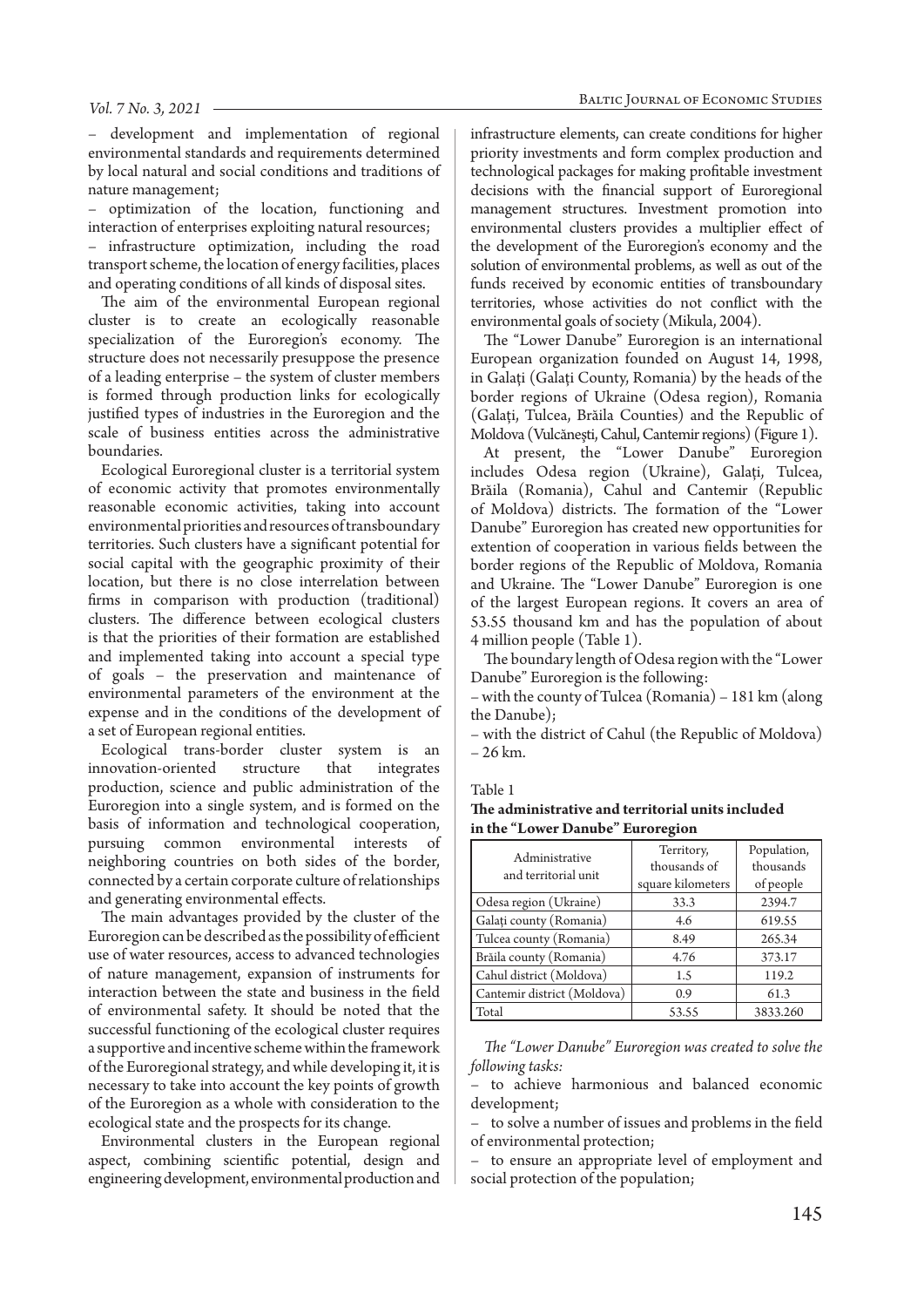

**Figure 1. The "Lower Danube" Euroregion**

– to create conditions for improving the level and quality of life in our regions;

– to make steps to integrate the transport infrastructure of border regions into a single network of European transport corridors;

– to create a common cultural space in the Danube.

## **5. The transboundary ecological cluster "Clean Danube"**

This cluster was created in order to prevent and exclude emergencies caused by human-made disasters in the drainage and sewerage system in the border zone of the Danube delta by means of:

– construction, reconstruction and modernization of the sewerage network and thorough repairs of waterpumping stations in Izmail and Izmail district;

– reconstruction of the sewerage network and wastewater treatment facilities in Tulcea;

– starting up a quality control system for surface and waste water based on their biochemical analysis.

It is a large-scale infrastructure project the beneficiaries of which are:

– Izmail municipal council (Izmail, Ukraine);

– Tulcea district council (Romania);

– Association of the transboundary cooperation "Lower Danube" Euroregion.

Creating of a transboundary environmental cluster in the Danube delta is aimed to achieve the following goals:

– to prevent the emergencies caused by human-made disasters by means of improving the infrastructure of the drainage system located near the border area of the Danube delta, in the process of construction, reconstruction and modernization of 11,226 km of sewerage network, installation of water-pumping stations in Izmail and Izmail region and reconstruction of 1,114 km of sewerage network and wastewater treatment plants of Tulcea County Hospital (Romania); – to increase awareness of stakeholders about the prevention, monitoring and control of emergencies caused by human-made disasters in the border area of the Danube delta, through the implementation of joint transboundary measures: creation of a common environmental monitoring system, development of a joint transboundary investment strategy of the European region capacity strengthening program. Among the problems in the ecology of the Danube region the following can be singled out:

1. Poor status of the state environmental monitoring system. Lack of general environmental programming, prevention and monitoring.

2. Uncontrolled process of wastewater discharge, pollution of watercourses and reservoirs with industrial, household and agricultural waste.

3. Lack of modern treatment facilities and water treatment technologies.

4. Environmentally hazardous facilities.

The tasks of the transboundary environmental cluster are the following: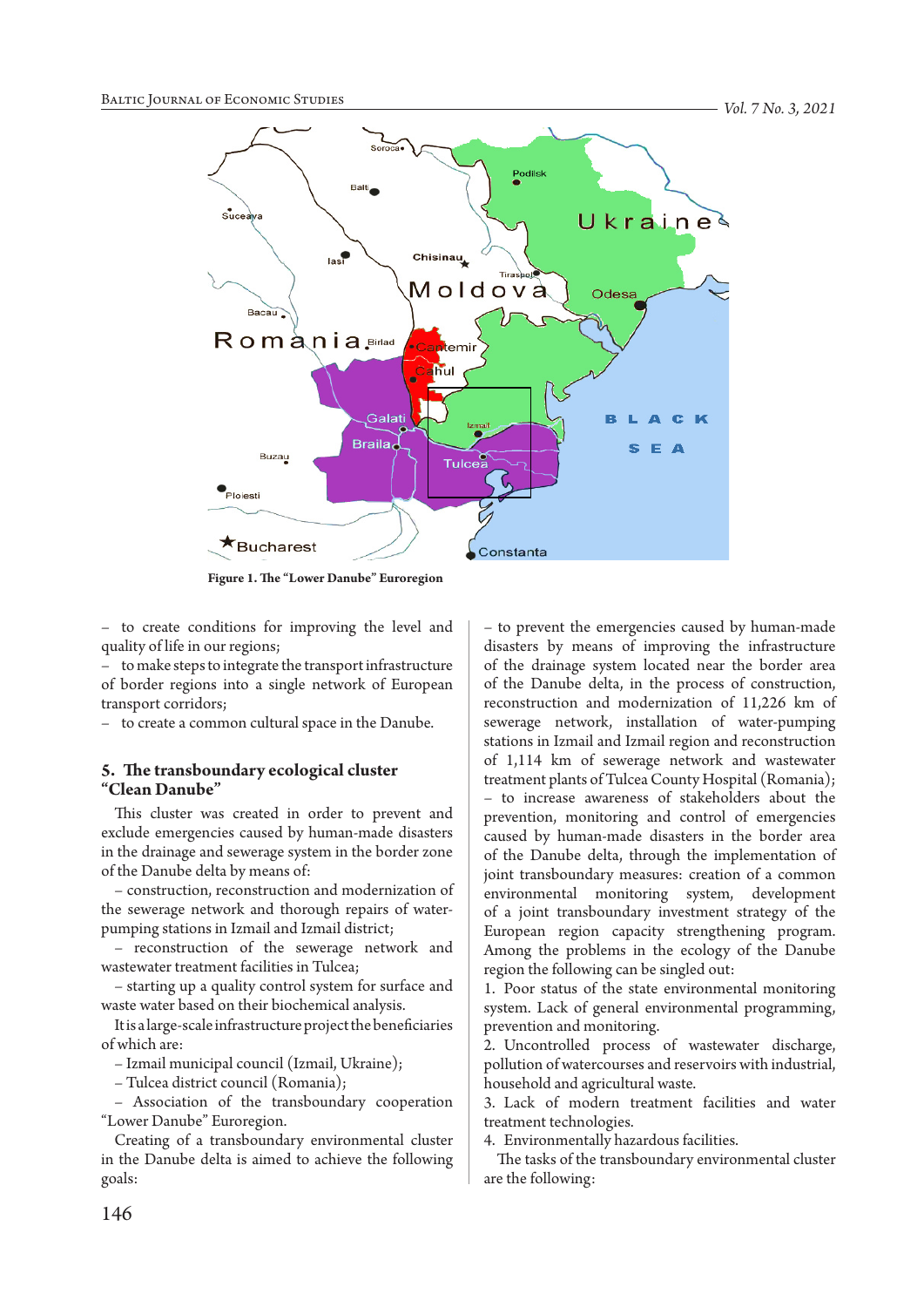– International cooperation in the field of environmental protection and environmental safety.

– Integrated monitoring of the environment, control of the environmental protection, rational use, reproduction and protection of natural resources.

– Construction, reconstruction and modernization of drainage systems.

– Building of sewage pumping stations with a system of biological wastewater treatment.

– A number of joint activities, including "soft" events, as well as joint infrastructure investments in the field of emergency situations and prevention of human-made disasters.

Collocated system of monitoring and announcing is a means to monitor and inform about emergency situations that will display the results of studies of waste emissions from the border area of the Danube delta – Izmail district and Tulcea county, collected from households, private companies and government agencies.

The key players for obtaining data that will be displayed in the system are organizations with which partners have the necessary agreements (on the exchange of data), namely: research institutes, centers for environmental research, State Service of Ukraine on Food Safety and Consumer Protection, State Emergency Service of Ukraine, Ministry of Health of Romania, State Emergency Service of Romania, Water Resources Management Services of Romania.

The results of the project are the following:

1. Reconstructed drainage and sewerage systems in Izmail (Ukraine) and Tulcea (Romania).

2. Modernized treatment facilities.

3. Prevention, monitoring and control of emergency situations caused by human-made disasters in the Danube delta.

4. Development of cross-border cooperation in the field of emergencies and prevention of human-made disasters in the "Lower Danube" Euroregion.

5. Increased awareness of the population of Odesa region and Tulcea district about the advantages and results of the actions to prevent the pollution of the Danube as a result of rain-storm run-offs and reconstruction of sewage disposal plants on the both sides of the Danube (Figure 2).

Soft events under the "Clean Danube" project are the following:

1. Development of a Joint Investment Strategy in the field of increasing the capacity of emergency response.

2. Development of a Joint Operating Plan.

3. Development of a Joint Monitoring and Warning System (online platform).

4. Signing by both sides the cooperation agreement in the field of emergency situations between Ukraine and Romania.

One of the largest infrastructure projects in Izmail of recent years is the construction of a main sewer, which is first of a kind in Ukraine. The facility is being built as a part of a trans-border cooperation project, in which Izmail has won participation. The project is being implemented within the framework of joint operational program "Ukraine-Romania 2014- 2020". The total budget of the project is 4 million 353 thousand EUR, the budget of Izmail is 3 million 510 thousand EUR. In general, within the framework of the project, 11 kilometers and 226 meters of sewer networks will be changed in the town. Nowadays, the drainage of sewage in Izmail is carried out along an emergency line, therefore, until 2022, the city will have carried out a complete reconstruction of the sewer system. Sewerage pumping stations are being reconstructed, sewer lines are completely changed, a main sewer is



**Figure 2. The territory of the self-organization of transboundary environmental cluster "Clean Danube"**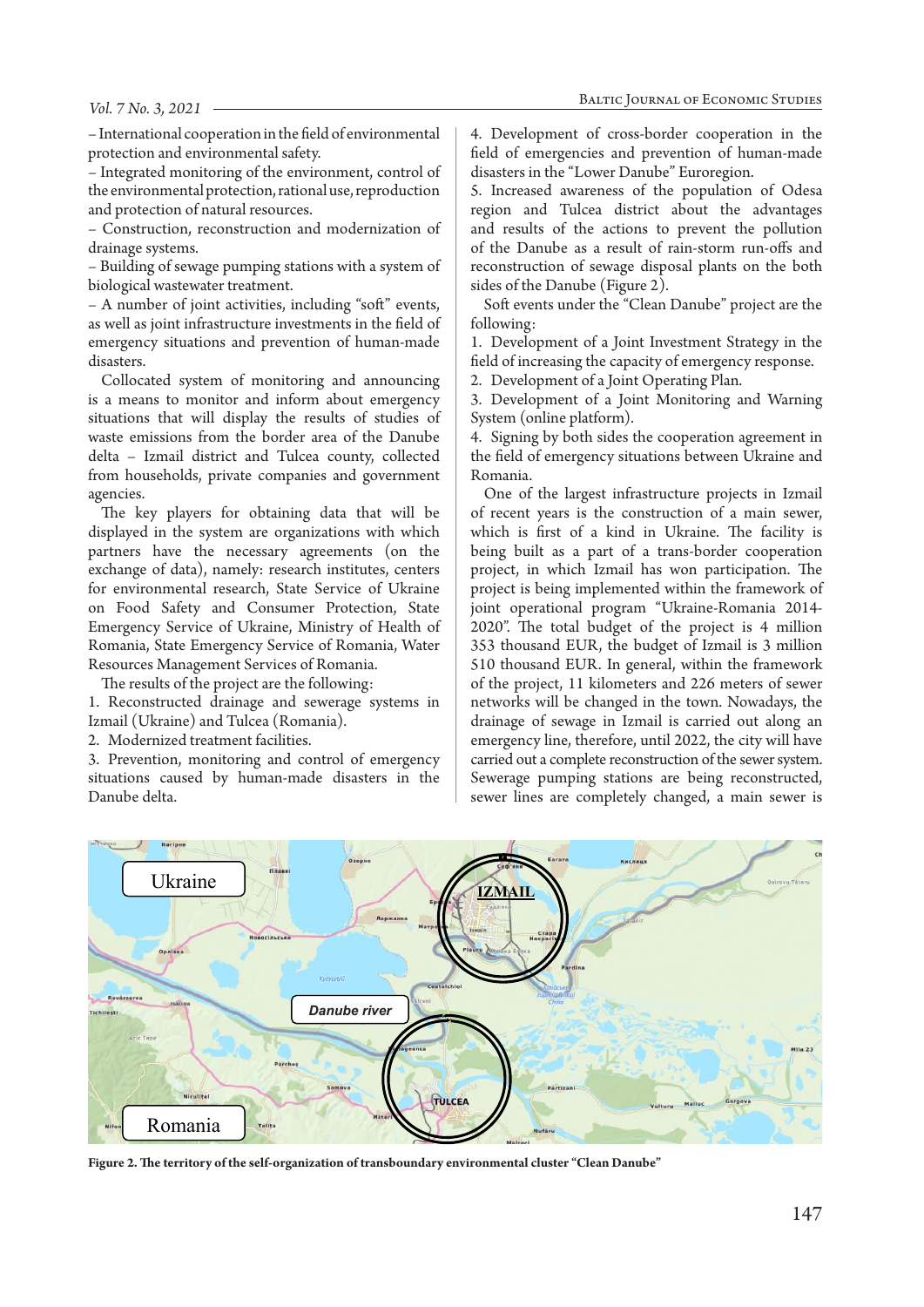*Vol. 7, No. 3, 2021*

being built, high-pressure pipes are being laid, pumping equipment, mechanisms for crushing and grinding sewage drains are being replaced, and automation is being changed. The work is being carried out simultaneously in several areas. The main aim of the "Clean Danube" project is to prevent and eliminate emergencies caused by human-made disasters in the sewage system in the border zone of the Danube delta. In case the project is implemented, in spring of 2022 Izmail will have a completely reconstructed, and therefore environmental, sewage system.

Nowadays, there is either no legislation in Ukraine that could help launch the active introduction of "green" technologies, or it is ineffective.

It is necessary to emphasize the urgency of developing a common conceptual approach to the problems of transboundary ecology for the economic development of the "Lower Danube" Euroregion:

– the role of border areas in terms of globalization;

– negative impact of the economic development of the European region on the local ecological system of the Danube region (high rate of urbanization, civil and road construction, anthropogenic load);

– the problem of trans-border transfer of substances taking into account the problems of corporate development in the region;

– lack of unitary adopted legislation in the field of ecology and environmental protection, common principles of sustainable environmental development and approaches to environmental risk assessment.

The aim of the trans-border strategy is to conceptually proclaim the principles of sustainable environmental development and the approaches to environmental risk assessment for different economic clusters operating in the "Lower Danube" Euroregion, based on the criteria of legal regulation of its participants: Romania, Ukraine and Moldova, within the framework of European environmental legislation, natural complexes, aimed at increasing the prestige and attracting more attention to the region as to a possible area for investment and stimulating economic development of the Euroregion with minimal negative natural and anthropogenic impact on the environment. The threat to the natural hydrological regime, habitats, biodiversity, water quality and ecosystem services of the Danube delta is posed by anthropogenic changes, including the construction of industrial enterprises, navigable canals, drainage, strengthening of river banks, construction of dams, locks and spillways, and also drainage of swamps along the banks of the entire Danube River and its tributaries.

The factors of transboundary interaction based on the self-organization of the ecological cluster are the following:

1. integration with neighboring experienced countries concerning water management, taking into consideration the fact that the Danube basin has the status of a transboundary watercourse;

2. the activities of working groups are the basis for international cooperation in the field of water resources management;

3. taking the samples of surface waters for hydrochemical analysis together with the representatives of the Romanian hydrochemical laboratory;

4. the Program for the exchange of monitoring information system is implemented;

5. regulations and plans of practical measures for the protection and joint use of transboundary water bodies are tried and tested.

The strategic goal of environmental risk management is to justify practical activities: no activity in the Danube region aimed at achieving the goal can be justified if its benefits to society as a whole do not exceed the resulting losses and threats to the Danube delta ecosystem. In our opinion, it is important to create information databases for the trans-border cluster in order to manage environmental risks, as well as to create groups of enterprises according to the degree of potential environmental hazard. During the process of risk evaluation, it is important to have access to information about possible environmental risks. It is the responsibility of every company related to environmental risks to get acquainted with all accidents that have occurred at the enterprises using similar processes, materials and chemicals. Obtaining relevant information allows to determine whether there is the possibily for one of the incidents that have occurred in the past at a particular enterprise to happen again, and to realize what should be done to prevent this.

# **6. Conclusions**

The economic development of the "Lower Danube" Euroregion often leads to a deterioration in the quality of the environment and local / regional ecosystems, and to raise of environmental risks. High rate of urbanization, increase of civil and road construction, strengthening of anthropogenic load in general lead to pollution and transformation of existing landscapes and environment of the Danube region, which causes urgent need to harmonize environmental standards within the Euroregion and form a trans-border monitoring strategy.

The Republic of Moldova, Romania and Ukraine signed the "Joint Declaration on the Development of a Nature Management Program in the Danube delta for Sustainable Environmental Development of the Region", which became the foundation for cooperation of these three countries aimed at ensuring good environmental status of the Danube delta.

Romania and Ukraine support regular transboundary cooperation within the Transboundary Biosphere Reserve and the territories covered by the Ramsar Convention, in particular in the field of cataloguing and quality monitoring of water resources.